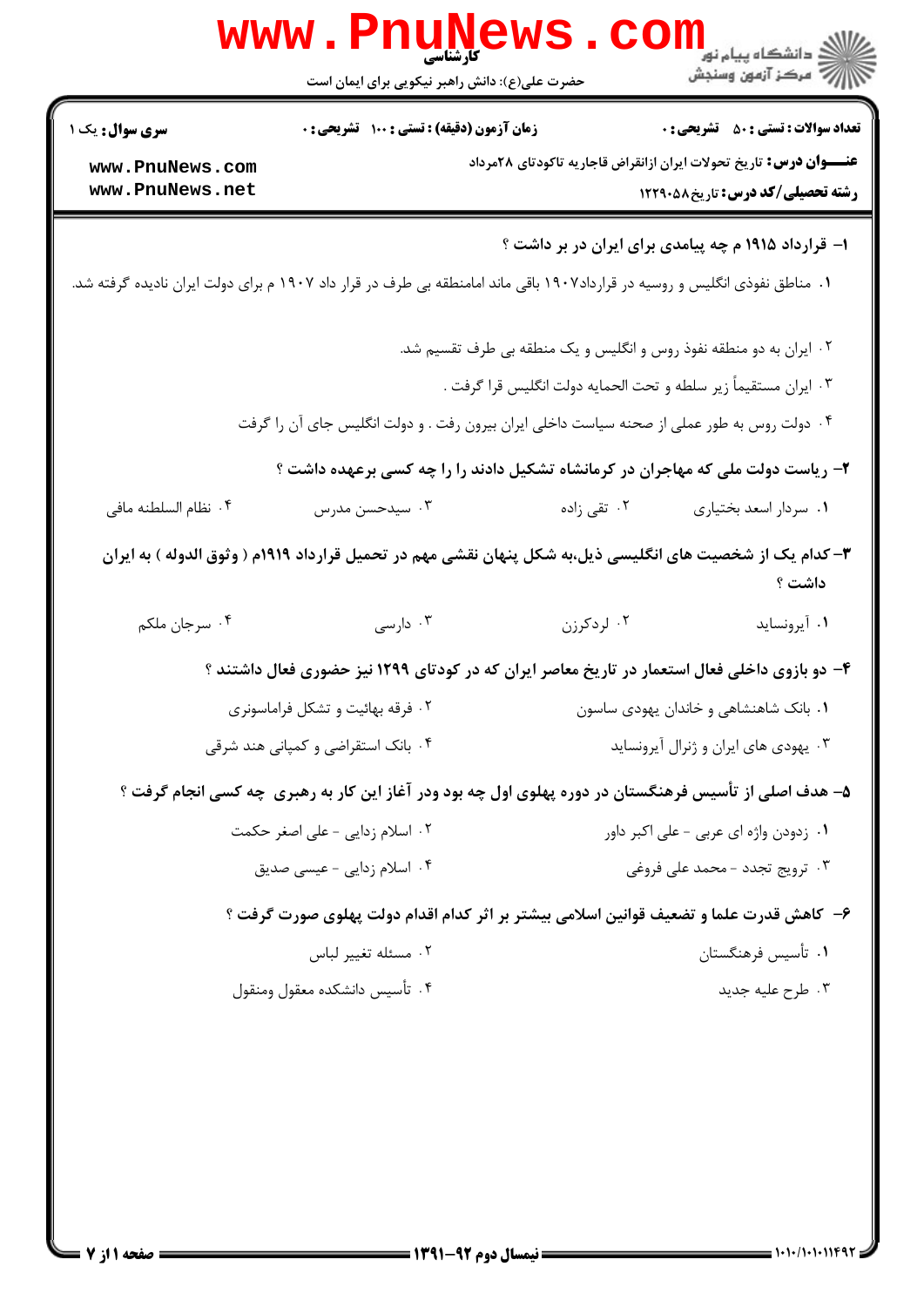|                                                                                                                                                                | www.PnuNews                                               |                                                                                                                   | ڪ دانشڪاه پيا <sub>م</sub> نور<br><mark>√</mark> مرڪز آزمون وسنڊش                                                    |  |  |
|----------------------------------------------------------------------------------------------------------------------------------------------------------------|-----------------------------------------------------------|-------------------------------------------------------------------------------------------------------------------|----------------------------------------------------------------------------------------------------------------------|--|--|
|                                                                                                                                                                | حضرت علی(ع): دانش راهبر نیکویی برای ایمان است             |                                                                                                                   |                                                                                                                      |  |  |
| <b>سری سوال : ۱ یک</b>                                                                                                                                         | <b>زمان آزمون (دقیقه) : تستی : 100 تشریحی : 0</b>         |                                                                                                                   | <b>تعداد سوالات : تستی : 50 ٪ تشریحی : 0</b>                                                                         |  |  |
| www.PnuNews.com<br>www.PnuNews.net                                                                                                                             |                                                           |                                                                                                                   | <b>عنــــوان درس:</b> تاریخ تحولات ایران ازانقراض قاجاریه تاکودتای ۲۸مرداد<br><b>رشته تحصیلی/کد درس:</b> تاریخ588121 |  |  |
| ۷- مثلث توطئه ای که در زمان رضاخان در مقابل علمای داخل و خارج و مردم جبهه بزرگی تشکیل داده بودندو برای مبارزه با<br>آن سیاست فرهنگی نیز از سوی علما لازم بود ؟ |                                                           |                                                                                                                   |                                                                                                                      |  |  |
|                                                                                                                                                                |                                                           |                                                                                                                   | ٠١ استبداد رضاخان - استعمار غرب - سكولاريزم منورالفكران                                                              |  |  |
|                                                                                                                                                                | ۰۲ استعمار غرب - رو شنفکران داخلی - علمای وابسته به دربار |                                                                                                                   |                                                                                                                      |  |  |
|                                                                                                                                                                |                                                           |                                                                                                                   | ۰۳ روس و انگلیس -کانون های استعماری -روشنفکران داخلی                                                                 |  |  |
|                                                                                                                                                                |                                                           |                                                                                                                   | ۰۴ استبداد رضاخان - علماي درباري - روشنفكران غربگرا                                                                  |  |  |
|                                                                                                                                                                |                                                           | ۸– مهمترین و حساس ترین جریان در تنش و اختلاف بین دین ودولت در دوران پهلوی به شمار می رود ؟                        |                                                                                                                      |  |  |
|                                                                                                                                                                | ۰۲ کشف حجاب                                               |                                                                                                                   | ٠١ طرح عدليه جديد                                                                                                    |  |  |
|                                                                                                                                                                | ۰۴ تعطیل مراسم و تعزیه داری محرم                          |                                                                                                                   | ۰۳ تأسیس فرهنگستان                                                                                                   |  |  |
|                                                                                                                                                                |                                                           | ۹- کتاب «اسرار هزار ساله »« کتاب آیین » برای برقراری سکولاریزم و وهابیگری در ایران و مبارزه با دین به ترتیب نوشته | چه کسانی بودند ؟                                                                                                     |  |  |
|                                                                                                                                                                | ۰۲ حکمی زاده - عیسی صدیق                                  |                                                                                                                   | ۰۱ تقی زاده - حکمی زاده                                                                                              |  |  |
|                                                                                                                                                                | ۰۴ حکمی زاده - کسروی                                      |                                                                                                                   | ۰۳ کسروی - آخوندزاده                                                                                                 |  |  |
|                                                                                                                                                                |                                                           |                                                                                                                   | ۱۰– رضا شاه پس از رسیدن به سلطنت چه کسی را به نخست وزیری برگزید تا مقدمات استقرار رژیم جدید را فراهم آورد ؟          |  |  |
| ۰۴ تیمورتاش                                                                                                                                                    | ۰۳ محمد علی فروغی                                         | ٠٢ مخبر السلطنه هدايت                                                                                             | ٠١ مستوفى الممالك                                                                                                    |  |  |
|                                                                                                                                                                |                                                           |                                                                                                                   | 11– نخستین اقدام ساده لوحانه یا به اصطلاح مرحله اول در اقدام رضا شاه جهت غربی کردن ظاهر ایرانیان چه بود ؟            |  |  |
|                                                                                                                                                                | ۰۲ کشف حجاب                                               |                                                                                                                   | ٠١. رواج اسامي اروپايي                                                                                               |  |  |
|                                                                                                                                                                | ۰۴ تغییر قوانین مدنی                                      |                                                                                                                   | ٠٣ اعزام دانشجويان به اروژا                                                                                          |  |  |
| ۱۲- مهمترین اقدام تبلیغی و تربیتی دولت پهلوی در ترویج باستانگرایی چه بود ؟                                                                                     |                                                           |                                                                                                                   |                                                                                                                      |  |  |
|                                                                                                                                                                | ۰۲ تأسیس سازمان پرورش افکار                               |                                                                                                                   | ۰۱ ترویج زرتشتی گری                                                                                                  |  |  |
|                                                                                                                                                                | ۰۴ برگزاری جشنها و کنگره هایی در هنر و باستانشناسی        |                                                                                                                   | ۰۳ منسوخ کردن استفاده از تاریخ هجری قمری                                                                             |  |  |
|                                                                                                                                                                |                                                           |                                                                                                                   | ۱۳– دولتی کردن معارف هدف اصلی کدام یک از مؤسسات حکومت پهلوی در راستای مقابله با دین بود ؟                            |  |  |
|                                                                                                                                                                | ۰۲ سازمان پرورش افکار                                     |                                                                                                                   | ۰۱ مؤسسه وعظ و خطابه                                                                                                 |  |  |
|                                                                                                                                                                | ۰۴ دانشکده معقول و منقول                                  |                                                                                                                   | ۰۳ فرهنگستان                                                                                                         |  |  |
|                                                                                                                                                                |                                                           |                                                                                                                   |                                                                                                                      |  |  |
|                                                                                                                                                                |                                                           |                                                                                                                   |                                                                                                                      |  |  |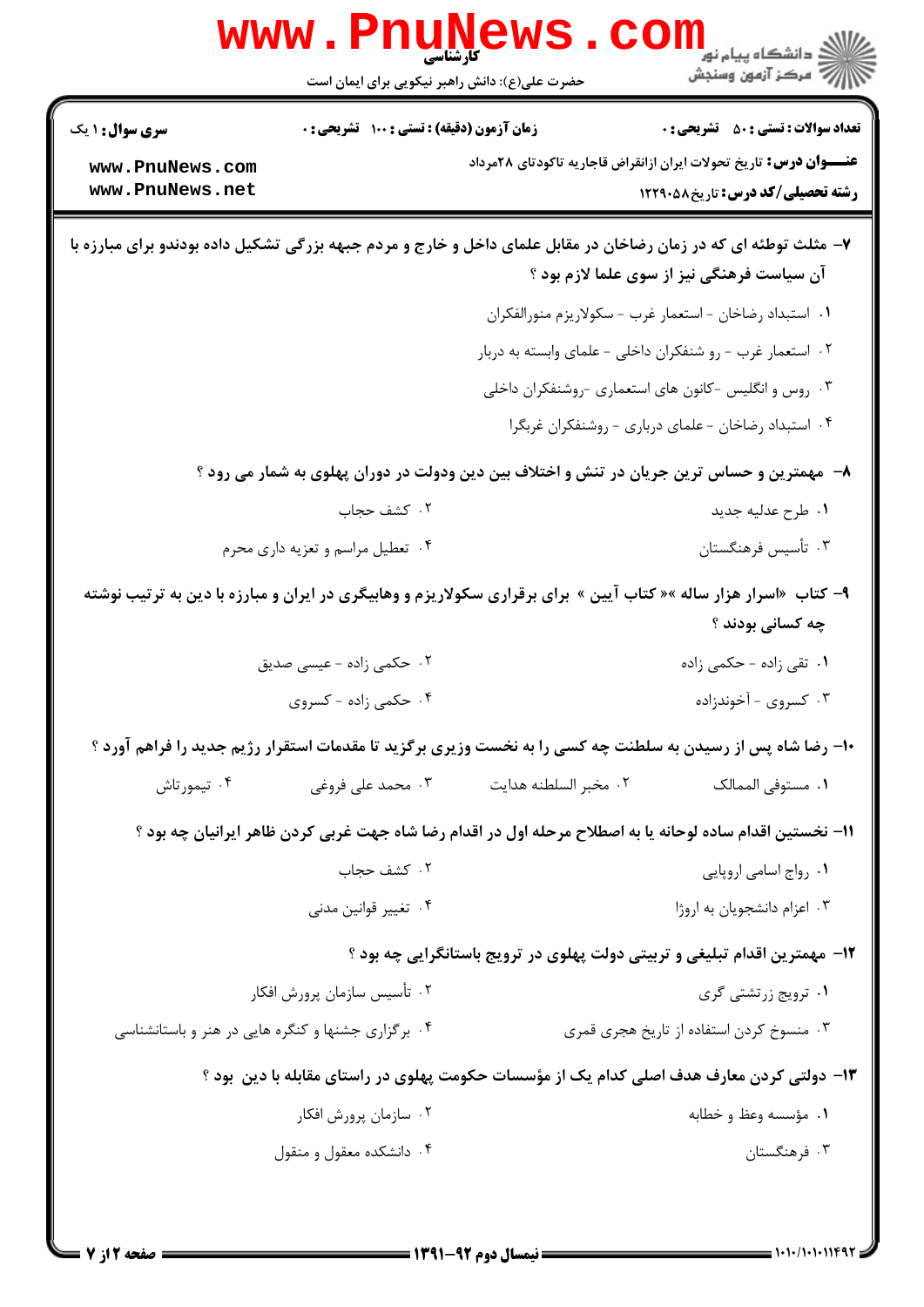|                                                                                                         | w w w<br>کار شناسی<br>حضرت علی(ع): دانش راهبر نیکویی برای ایمان است |                                                                                            | ∑ دانشڪاه پيام نو <mark>ر</mark><br>7 مرڪز آزمون وسنڊش                                                                                     |  |  |
|---------------------------------------------------------------------------------------------------------|---------------------------------------------------------------------|--------------------------------------------------------------------------------------------|--------------------------------------------------------------------------------------------------------------------------------------------|--|--|
| <b>سری سوال : ۱ یک</b>                                                                                  | <b>زمان آزمون (دقیقه) : تستی : 100 تشریحی : 0</b>                   |                                                                                            | <b>تعداد سوالات : تستي : 50 ٪ تشريحي : 0</b>                                                                                               |  |  |
| www.PnuNews.com<br>www.PnuNews.net                                                                      |                                                                     |                                                                                            | <b>عنــــوان درس:</b> تاریخ تحولات ایران ازانقراض قاجاریه تاکودتای ۲۸مرداد<br><b>رشته تحصیلی/کد درس:</b> تاریخ۸۵۸۱۲۲۹۰                     |  |  |
|                                                                                                         |                                                                     | مطهر حضرت معصومه (س) مورد ضرب و شتم قرار گرفت ؟                                            | ۱۴– کدام یک از شخصیت های زیر به خاطر امربه معروف و نهی از منکر به خانواده شاهی در مخالفت با کشف حجاب در حرم                                |  |  |
|                                                                                                         |                                                                     |                                                                                            | ۰۱ آیت الله نورالله اصفهانی                                                                                                                |  |  |
|                                                                                                         | ۴. آیت الله حاج آقاحسین قمی                                         |                                                                                            | ۴.  آیت الله محمد تقی بافقی                                                                                                                |  |  |
|                                                                                                         |                                                                     |                                                                                            | ۱۵- قیام مسجد گوهر شاد در ۲۰تیر ۱۳۱۴ ش به رهبری چه کسانی به وقوع پیوست ؟                                                                   |  |  |
|                                                                                                         |                                                                     | ١.  آيت الله سيد يونس اردبيلي-آيت الله آقازاده خراساني-آيت الله حاج آقا حسين قمي           |                                                                                                                                            |  |  |
|                                                                                                         |                                                                     | ٢ .  آيت الله حاج آقا نورالله اصفهانى  – آيت الله حاج آقا حسين قمى-آيت الله محمد تقى بافقى |                                                                                                                                            |  |  |
|                                                                                                         |                                                                     | ٣.  آيت الله حاج آقا حسين قمى-آيت الله محمد تقى بافقى-آيت الله سيد ابوالحسن اصفهانى        |                                                                                                                                            |  |  |
|                                                                                                         |                                                                     | ۴ .  آيت الله محمد تقى بافقى–آيت الله سيد ابوالحسن اصفهانى–آيت الله سيد يونس اردبيلى       |                                                                                                                                            |  |  |
|                                                                                                         |                                                                     |                                                                                            | ۱۶– مجلس سیزدهم به بهانه وضع بد اقتصادی و کمبود نان و خواروبار و توسعه بیماری تیفوس چه کسی را به عنوان مستشار<br>مالیه ایران استخدام کرد ؟ |  |  |
| ۰۴ ژنرال گاردان                                                                                         | ۰۳ مسیو نوزبلژیکی                                                   | ۰۲ آرتورمیلسپو                                                                             | ۰۱ مورگان شوستر                                                                                                                            |  |  |
| ۱۷– اولین مجلسی که پس از استبداد رضا شاه تشکیل شد اما سایه سنگین متفقین نیز بر انتخابات آن تأثیرگذاشت ؟ |                                                                     |                                                                                            |                                                                                                                                            |  |  |
| ۰۴ مجلس شانزدهم                                                                                         | ۰۳ مجلس پانزدهم                                                     | ۰۲ مجلس چهاردهم                                                                            | ۰۱ مجلس سیزدهم                                                                                                                             |  |  |
|                                                                                                         |                                                                     |                                                                                            | ۱۸– پس از تسلیم آلمان و خاتمه جنگ موضوع تخلیه ایران از قوای متفقین در کدام کنفرانس مورد رسیدگی قرار گرفت ؟                                 |  |  |
| ۰۴ كنفرانس پتسدام                                                                                       | ۰۳ كنفرانس لندن                                                     | ٠٢ كنفرانس يالتا                                                                           | ٠١ كنفرانس تهران                                                                                                                           |  |  |
|                                                                                                         |                                                                     |                                                                                            | ۱۹- دولت ایران با چه ترفندی توانست غائله آذربایجان و کردستان را خاتمه بخشد ؟                                                               |  |  |
|                                                                                                         |                                                                     | ٠١. وعده امتياز نفت شمال به آمريكايي ها وحمايت آن ها از ايران                              |                                                                                                                                            |  |  |
|                                                                                                         |                                                                     |                                                                                            | ۰۲ واگذاری امتیاز نفت جنوب به انگلیسی ها و همراهی آن ها                                                                                    |  |  |
|                                                                                                         |                                                                     |                                                                                            | ۰۳ وعده امتیاز نفت شمال به روس ها و راضی کردن آن ها                                                                                        |  |  |
|                                                                                                         |                                                                     |                                                                                            | ۰۴ واگذاری امتیاز کشتیرانی به روس ها و راضی کردن آن ها                                                                                     |  |  |
|                                                                                                         |                                                                     |                                                                                            |                                                                                                                                            |  |  |
|                                                                                                         |                                                                     |                                                                                            |                                                                                                                                            |  |  |
|                                                                                                         |                                                                     |                                                                                            |                                                                                                                                            |  |  |
|                                                                                                         |                                                                     |                                                                                            |                                                                                                                                            |  |  |

 $Dm_1$ ,  $N_{ATM}$ 

∎ ⊿

 $=$  1+1+/1+1+114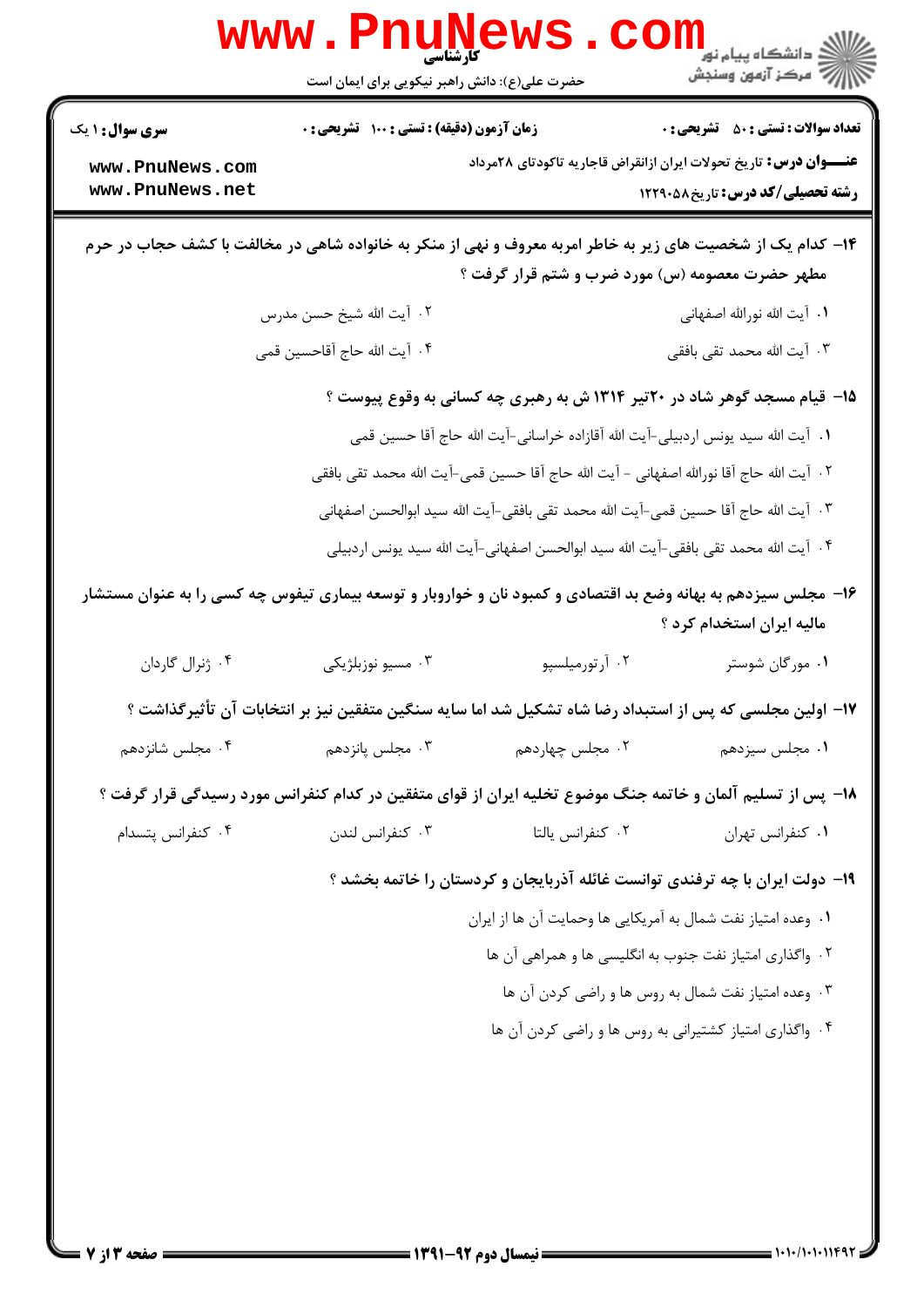|                                                                                                               | <b>www.Pnune</b><br>حضرت علی(ع): دانش راهبر نیکویی برای ایمان است                           |                                                                            | دانشکاه پیام نور<br>ا∛ مرکز آزمون وسنجش         |  |
|---------------------------------------------------------------------------------------------------------------|---------------------------------------------------------------------------------------------|----------------------------------------------------------------------------|-------------------------------------------------|--|
| <b>سری سوال : ۱ یک</b>                                                                                        | زمان آزمون (دقیقه) : تستی : ۱۰۰ آتشریحی : ۰<br><b>تعداد سوالات : تستي : 50 ٪ تشريحي : 0</b> |                                                                            |                                                 |  |
| www.PnuNews.com<br>www.PnuNews.net                                                                            |                                                                                             | <b>عنــــوان درس:</b> تاریخ تحولات ایران ازانقراض قاجاریه تاکودتای ۲۸مرداد | <b>رشته تحصیلی/کد درس: تاریخ ۱۲۲۹۰۵۸</b>        |  |
|                                                                                                               |                                                                                             |                                                                            | ۲۰– اولین اقدام مهم مجلس پانزدهم چه بود ؟       |  |
|                                                                                                               |                                                                                             |                                                                            | ٠١. ندادن رأى اعتماد به كابينه قوام             |  |
|                                                                                                               |                                                                                             | ۰۲ مبارزه با امتیاز نفت به شوروی  باممنوعیت دادن امتیاز نفتی به بیگانگان   |                                                 |  |
|                                                                                                               |                                                                                             | ۰۳ مبارزه با فسادمالی دولتمردان وایجاد نظارت بربخشهای مالی                 |                                                 |  |
|                                                                                                               |                                                                                             |                                                                            | ۰۴ ملی کردن صنعت نفت                            |  |
| <b>۲۱</b> - علت استعفای مصدق از پست نخست وزیری در ۲۵ تیر ۱۳۳۱ش چه بود ؟                                       |                                                                                             |                                                                            |                                                 |  |
|                                                                                                               | ۰۲ مخالفت با شاه در ملی کردن صنعت نفت                                                       |                                                                            | ۰۱ دخالت شاه و درباریان در انتخابات مجلس هفدهم  |  |
|                                                                                                               | ۰۴ اختلاف با شاه در تعیین پست وزارت جنگ                                                     |                                                                            | ۰۳ اختلاف با آیت الله کاشانی                    |  |
|                                                                                                               |                                                                                             | ۲۲– مهمترین اقدام مجلس شانزدهم در کدام گزینه آمده است ؟                    |                                                 |  |
|                                                                                                               | ۰۲ ملي شدن صنعت نفت ايران                                                                   |                                                                            | ۰۱ رسیدگی به پایان بخشی به غائله آذربایجان      |  |
|                                                                                                               | ۰۴ پایان دادن به بحران های پس از جنگ                                                        |                                                                            | ۰۳ رأى به نخست وزيرى دكتر مصدق                  |  |
| ۲۳– کدام عامل خارجی باعث به تأخیر افتادن انجام کودتا و دخالت نظامی در ایران بر اثر جریان ملی شدن نفت شد ؟     |                                                                                             |                                                                            |                                                 |  |
|                                                                                                               | ٠٢ سياست نرم اتلى نخست وزير وقت انگليس                                                      |                                                                            | ٠١. مخالفت هاي اوليه دولت امريكا با اقدام نظامي |  |
| ۰۴ ضعف انگلیس بعد از جنگ جهانی در صحنه بین الملل                                                              |                                                                                             | ۰۳ ترس از فعالیت حزب توده مورد حمایت روسیه در ایران                        |                                                 |  |
| ۲۴- طرح اصلاحات ارضی در زمان کدام رئیس جمهور امریکا به ایران ارائه و هدف اصلی آن چه بود ؟                     |                                                                                             |                                                                            |                                                 |  |
| ۰۲ ترومن - جلوگیری از جنبش های اجتماعی                                                                        |                                                                                             | ٠١ آيزنهاور - تقسيم زمين ميان دهقانان                                      |                                                 |  |
| ۰۴ کندی - جلوگیری از جنبش های اجتماعی                                                                         |                                                                                             |                                                                            | ٠٣ كارتر - تقسيم زمين ميان دهقانان              |  |
| ۲۵– کدام یک از شخصیت های زیر برای انجام اصلاحات ًمورد نظر امریکایی ها در سال ۱۳۴۰ش به نخست وزیری ًبرگزیده شد  |                                                                                             |                                                                            |                                                 |  |
| ۰۴ زاهدی                                                                                                      | ۰۳ رزم آرا                                                                                  | ۰۲ علی امینی                                                               | ۰۱ حسنعلی منصور                                 |  |
| ۲۶– اولین حرکت آشکار محمد رضا شاه برای تهاجم به هویت مذهبی مردم و اقدام برای زدودن این هویت در ساختار اجتماعی |                                                                                             |                                                                            | جامعه ايران بود ؟                               |  |
|                                                                                                               | ۰۲ انقلاب سفید شاه و مردم                                                                   |                                                                            | ۰۱ لایحه انجمن های ایالتی و ولایتی              |  |
|                                                                                                               | ۰۴ كشف حجاب                                                                                 |                                                                            | ۰۳ اصلاحات ارضی                                 |  |
|                                                                                                               |                                                                                             |                                                                            |                                                 |  |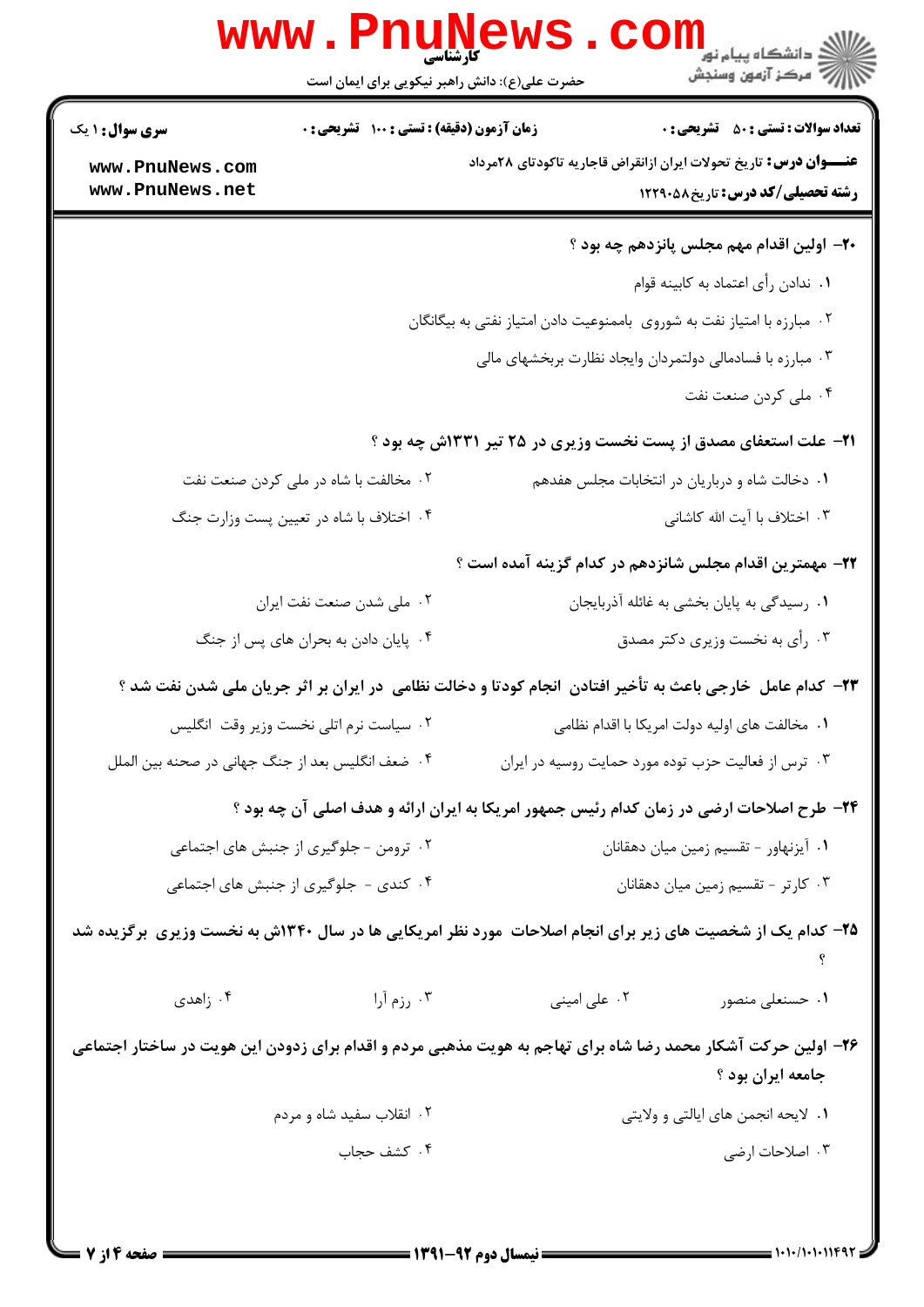| دانشگاه پیام نور ¶<br>اچ دانشگاه پیام نور<br>اچ                                                                        |                        | حضرت علی(ع): دانش راهبر نیکویی برای ایمان است          |                                    |
|------------------------------------------------------------------------------------------------------------------------|------------------------|--------------------------------------------------------|------------------------------------|
| <b>تعداد سوالات : تستی : 50 ٪ تشریحی : 0</b>                                                                           |                        | زمان آزمون (دقیقه) : تستی : 100 تشریحی : 0             | <b>سری سوال : ۱ یک</b>             |
| <b>عنــــوان درس:</b> تاریخ تحولات ایران ازانقراض قاجاریه تاکودتای ۲۸مرداد<br><b>رشته تحصیلی/کد درس: تاریخ ۱۲۲۹۰۵۸</b> |                        |                                                        | www.PnuNews.com<br>www.PnuNews.net |
| ۲۷- یکی از اقدام های پلید حسنعلی منصور در طول دوره نخست وزیریش به شمار می رود؟                                         |                        |                                                        |                                    |
| ۰۱ اصلاحات ارضی                                                                                                        |                        | ۰۲ لایحه انجن های ایالتی و ولایتی                      |                                    |
| ۰۳ آزادی فعالیت حزب توده                                                                                               |                        | ۰۴ تصویب قانون کاپیتولاسیون در مجلس                    |                                    |
| ۲۸– اقدام امام خمینی(ره) در واکنش به انقلاب سفید شاه در سال ۱۳۴۲ ش چه بود ؟                                            |                        |                                                        |                                    |
| ٠١. ه انتشار كتاب كشف الاسرار خود                                                                                      |                        | ۰۲ عید نورز را عزای عمومی اعلام کرد                    |                                    |
| ۰۳ دستور به تعطیلی بازارها داد                                                                                         |                        | ۰۴ مدارس دینی را در اعتراض تعطیل کرد                   |                                    |
| ۲۹- امام خمینی (ره) در زمان نخست وزیری چه کسی به ترکیه تبعید شد ؟                                                      |                        |                                                        |                                    |
| ۰۱ حسنعلی منصور                                                                                                        | ۰۲ شریف امامی          | ۰۳ منوچهر اقبال                                        | ۰۴ علی امینی                       |
| ۳۰− امام خمینی کدام اقدام محمدرضاشاه را بدترین خیانت نسبت به اعتقادات مردم مسلمان ایران دانست؟                         |                        |                                                        |                                    |
| ٠١. حادثه مدرسه فيضيه قم                                                                                               |                        | ۰۲ تبدیل تقویم هجری شمسی به شاهنشاهی                   |                                    |
| ۰۳ تاسیس حزب رستاخیز                                                                                                   |                        | ۰۴ انقلاب سفید شاه                                     |                                    |
| <b>۳۱</b> - بعد از کدام اتفاق است که شاه در رادیو و تلویزیون اعلام کرد که صدای انقلاب ملت ایران را شنیده است ؟         |                        |                                                        |                                    |
| ۰۱ واقعه ۳۰ تیر                                                                                                        | ۰۲ واقعه ۱۵ خرداد      | ۰۳ قيان مردم تبريز                                     | ۰۴ واقعه سيزده أبان ۵۷             |
| ۳۲- اولین ایرانی که به عضویت لژهای فراماسونری در آمد ؟                                                                 |                        |                                                        |                                    |
| ٠١. ابوالحسن خان ايلچى                                                                                                 |                        | ۰۲ ملکم خان                                            |                                    |
| ۰۳ عسگر خان افشار ارومی                                                                                                |                        | ۰۴ تقی زاده                                            |                                    |
| ۳۳- چه کسی ،هسته های اولیه فراماسونری را در ایران پایه گذاری کرد؟                                                      |                        |                                                        |                                    |
| ۰۱ سرگور اوزلی                                                                                                         | ۰۲ سرهاردجونز          | ۰۳ سرجان ملکم                                          | ۰۴ لرد کرزن                        |
| ۳۴- بنیانگذار آزادی مذهب در فراماسونری چه کسی بود؟                                                                     |                        |                                                        |                                    |
| ۰۱ ایشینداغ                                                                                                            | ٠٢ ژان تئوفيل دزاگوليه | ۰۳ جيمز اندرسن                                         | ۰۴ رنه دکارت                       |
| ۳۵– از جمله اقدامات «جامع آدمیت »که انعکاس نامطلوبی بین اعضاء آن ایجاد نمود ،چه بود؟                                   |                        |                                                        |                                    |
| ٠١ بركناري عباسقليخان أدميت از رياست أن                                                                                |                        | ۰۲ جذب محمد علی شاه قاجار                              |                                    |
| ۰۳ پذیرش افکار فراماسونری در حزب                                                                                       |                        | ۰۴ دخالتهای این حزب در اداره کشور در دوره استبداد صغیر |                                    |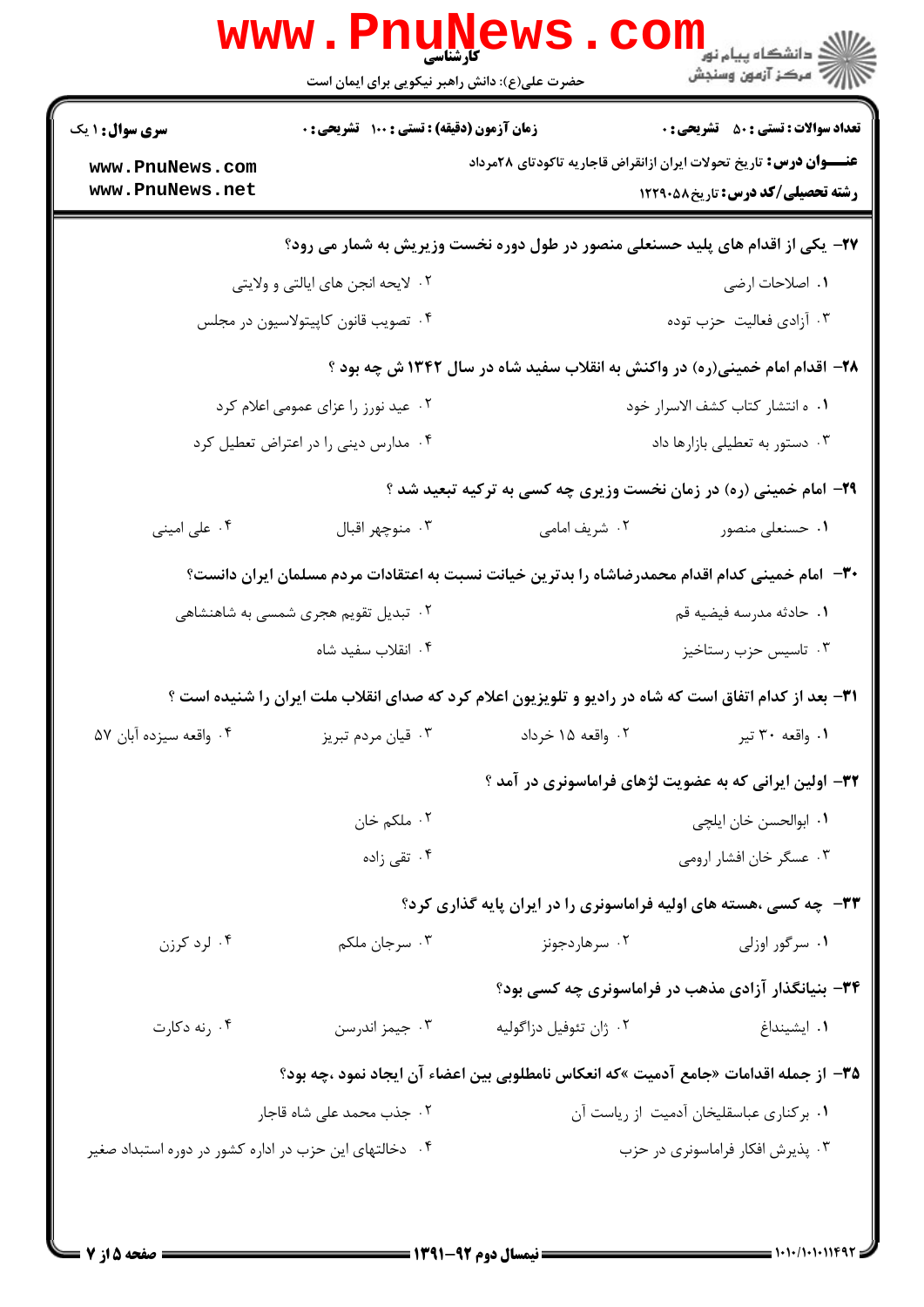|                                                                                                           | <b>www.rnune</b><br><b>کارشناسی</b><br>حضرت علی(ع): دانش راهبر نیکویی برای ایمان است | WS                                                                                                                  |                                              |
|-----------------------------------------------------------------------------------------------------------|--------------------------------------------------------------------------------------|---------------------------------------------------------------------------------------------------------------------|----------------------------------------------|
| <b>سری سوال : ۱ یک</b>                                                                                    | زمان آزمون (دقیقه) : تستی : ۱۰۰ آتشریحی : ۰                                          |                                                                                                                     | <b>تعداد سوالات : تستي : 50 ٪ تشريحي : 0</b> |
| www.PnuNews.com<br>www.PnuNews.net                                                                        |                                                                                      | <b>عنــــوان درس:</b> تاریخ تحولات ایران ازانقراض قاجاریه تاکودتای ۲۸مرداد                                          | <b>رشته تحصیلی/کد درس:</b> تاریخ5881211      |
|                                                                                                           |                                                                                      | ۳۶- فراماسون ها بیشتر ین میزان تأثیر گذاری را از کدام یک از اندیشمندان زیر پذیرفته اند ؟                            |                                              |
| ۰۴ امانوئل کانت                                                                                           |                                                                                      | ۰۲ دکارت<br>ا ولتر $\mathfrak{r}$ ولتر                                                                              | ٠١ فرانسيس بيكن                              |
|                                                                                                           |                                                                                      | ۳۷- رساله « یک کلمه » که ترجمه ای بود از قانون اساسی فرانسه و در بین فراماسون ها نقش زیادی در تبلیغ آراء لیبرالیستی | داشت ، از چه کسی است ؟                       |
| ۰۴ سپهسالار                                                                                               | ۰۳ آخوند زاده                                                                        | ۰۲ مستشارالدوله                                                                                                     | ۰۱ مجدالملک سینکی                            |
|                                                                                                           |                                                                                      | ۳۸- کدام یک از شخصیتهای ذیل در نوشته های خود آشکارا ضدیت خود را با اسلام اعلام می نمود؟                             |                                              |
| ۰۴ مجدالملک سینکی                                                                                         | ۰۳ آخوندزاده                                                                         | ۰۲ ملکم خان                                                                                                         | ۰۱ مستشارالدوله                              |
|                                                                                                           |                                                                                      | ۳۹- دلیل تمایل ماسونها به یهودیت و اساطیر یهودی به چه دلیلی است                                                     |                                              |
|                                                                                                           | ۰۲ اولویت زمانی داشتن این دین بر سایر ادیان توحیدی                                   |                                                                                                                     | ۰۱ يهودي بودن موسسين آن                      |
|                                                                                                           | ۰۴ تحریف پذیری و تحریف گرایی آن                                                      |                                                                                                                     | ۰۳ نمونه تساهل بودن يهوديت                   |
|                                                                                                           |                                                                                      | ۴۰– کدام یک از شخصیت های زیر به عنوان کارگردان عمل ننگین کشف حجاب و بسیاری دیگر از اعمال مبارزه با دین در دوره      |                                              |
|                                                                                                           |                                                                                      |                                                                                                                     | پهلوی به شمار می رود ؟                       |
| ۰۴ حسین علاء                                                                                              | ۰۳ محمد علی فروغی                                                                    | ۰۲ علی اکبر داور                                                                                                    | ۰۱ على اصغر حكمت                             |
|                                                                                                           |                                                                                      | ۴۱- موضوع کتاب « نامه خسروان » اثر جلال الدین میرزا از شاگردان ملکم و آخوندزاده چه بود ؟                            |                                              |
|                                                                                                           | ۰۲ ترویج قانون به سبک غربی                                                           |                                                                                                                     | ۰۱ ترویج مدرنیته غربی                        |
|                                                                                                           | ۰۴ مبارزه با فرهنگ اسلامی                                                            |                                                                                                                     | ۰۳ تمجيد ايران باستان                        |
|                                                                                                           |                                                                                      | ۴۲- سید محمد صادق طباطبایی از اعضای لژ بیداری از این لژ تحت چه عنوانی یاد کرده است ؟                                |                                              |
| ۰۴ نهاد مخالف مشروطه                                                                                      | ۰۳. پایگاه سلطنت                                                                     | ۰۲ دکان سیاسی انگلیس                                                                                                | ۰۱ مدافع مشروطه                              |
|                                                                                                           |                                                                                      |                                                                                                                     | ۴۳- لژپهلوی اساسا به چه منظور تشکیل شده بود؟ |
| ۰۲ محکم کردن پایه حکومت پهلوی                                                                             |                                                                                      |                                                                                                                     | ٠١ مبارزه با نهضت ملي شدن صنعت نفت           |
|                                                                                                           | ۰۴ حمایت از اندیشه های مربوط به ایران باستان                                         |                                                                                                                     | ۰۳ مبارزه با تفكرات اسلامى                   |
| ۴۴– کدام دو شخصیت داخلی و خارجی در تمرکز بر شخص رضاخان و به قدرت رساندن وی از طریق کودتای اسفند ۱۲۹۹ نقشی |                                                                                      |                                                                                                                     |                                              |
|                                                                                                           |                                                                                      |                                                                                                                     | مهم ايفا كردند ؟                             |
|                                                                                                           | ۰۲ اردشیر جی - ژنرال آیرونساید                                                       |                                                                                                                     | ۰۱ شاپور ریپورتر - سرگور اوزلی               |
|                                                                                                           | ۰۴ اردشیر ریپورتر - سرجان ملکم                                                       |                                                                                                                     | ۰۳ محمد علی فروغی - سر هارد جونز             |
| <b>= صفحه ۱۶ز 7 =</b>                                                                                     |                                                                                      | ــــــــــــــــــــــ نیمسال دوم ۹۲-۱۳۹۱ ـــــــ                                                                   |                                              |